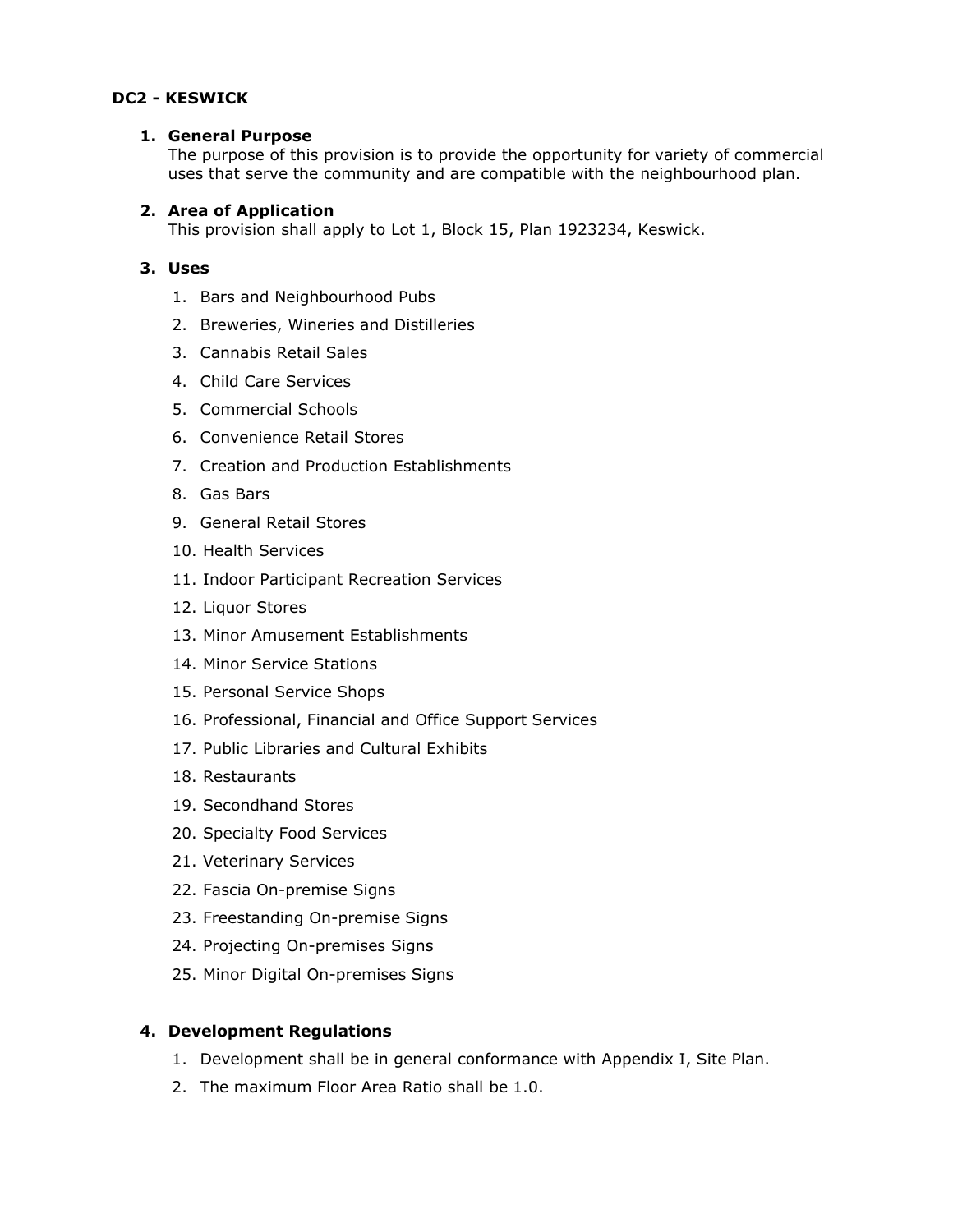- 3. A minimum Setback of 4.5 m shall be required where a Site abuts a public roadway, other than a Lane.
- 4. A minimum Setback of 3.5 m shall be required where the Rear or Side Lot Line of the Site abuts the lot line of a Site in a Residential Zone.
- 5. No parking, loading, storage, trash collection, outdoor service or display area shall be permitted within a Setback. Loading, storage and trash collection areas shall be screened from view from any adjacent Sites, public roadways. If the rear or sides of a Site are used for parking, an outdoor service display area or both, and abut a Residential Zone or a Lane servicing a Residential Zone, such areas shall be screened.
- 6. The maximum building Height shall not exceed 10.0 m.
- 7. Where Uses, that may in the opinion of the Development Officer, create negative impacts such as noise, light or odours which may be noticeable on adjacent properties, and where the Site containing such Uses is directly adjacent to Sites used or zoned for residential activities, the Development Officer may, at the Development Officer's discretion, require that these potential impacts be minimized or negated. This may be achieved through a variety of measures including: Landscaping; berming or screening, which may exceed the requirements of the Zoning Bylaw; noise attenuation measures such as structural soundproofing; downward direction of all exterior lighting on to the proposed development; and any other measures as the Development Officer may deem appropriate.
- 8. Any business premises or multiple occupancy building having a Floor Area greater than 1 000  $\text{m}^2$  or a single wall length greater than 20.0 m that is visible from a public road, shall comply with the following criteria:
	- a. the roof line and building Façade shall include design elements and add architectural interest; and
	- b. Landscaping adjacent to exterior walls shall be used to minimize the perceived mass of the building and to create visual interest
- 9. All mechanical equipment, including roof mechanical units, shall be concealed by screening in a manner compatible with the architectural character of the building or concealed by incorporating it within the building.
- 10. Signs shall comply with the regulations found in Schedule 59D.

### **5. Additional Development Regulations for Specific Uses**

- 1. Notwithstanding Section 12.3 of the Zoning Bylaw, Bars and Neighbourhood Pubs; Breweries, Wineries and Distilleries; Cannabis Retail Sales; Child Care Services; Creation and Production Establishments; Gas Bars; Indoor Participant Recreation Services; Liquor Stores; Minor Amusement Establishments; Minor Service Stations; Restaurants; Secondhand Stores; and Veterinary Services shall be processed as Class B development.
- 2. Bars and Neighbourhood Pubs, Restaurants and Specialty Food Services shall be limited to  $100$  occupants and  $120m^2$  of Public Space.
- 3. Cannabis Retail Sales, Convenience Retail Stores, Health Services, Personal Service Shops, Professional, Financial and Office Support Services, Liquor Stores and Secondhand Stores shall be limited to 275m<sup>2</sup>.
- 4. Breweries, Wineries and Distilleries, Child Care Services, Commercial Schools, Creation and Production Establishments, Gas Bars, General Retail Stores, Indoor Participant Recreation Services, Minor Amusement Establishments, Minor Service Stations, Public Libraries and Cultural Exhibits and Veterinary Services shall be limited to  $1000$  m<sup>2</sup> except that a grocery store or supermarket may be permitted a Floor Area of up to 2 500  $m<sup>2</sup>$ .